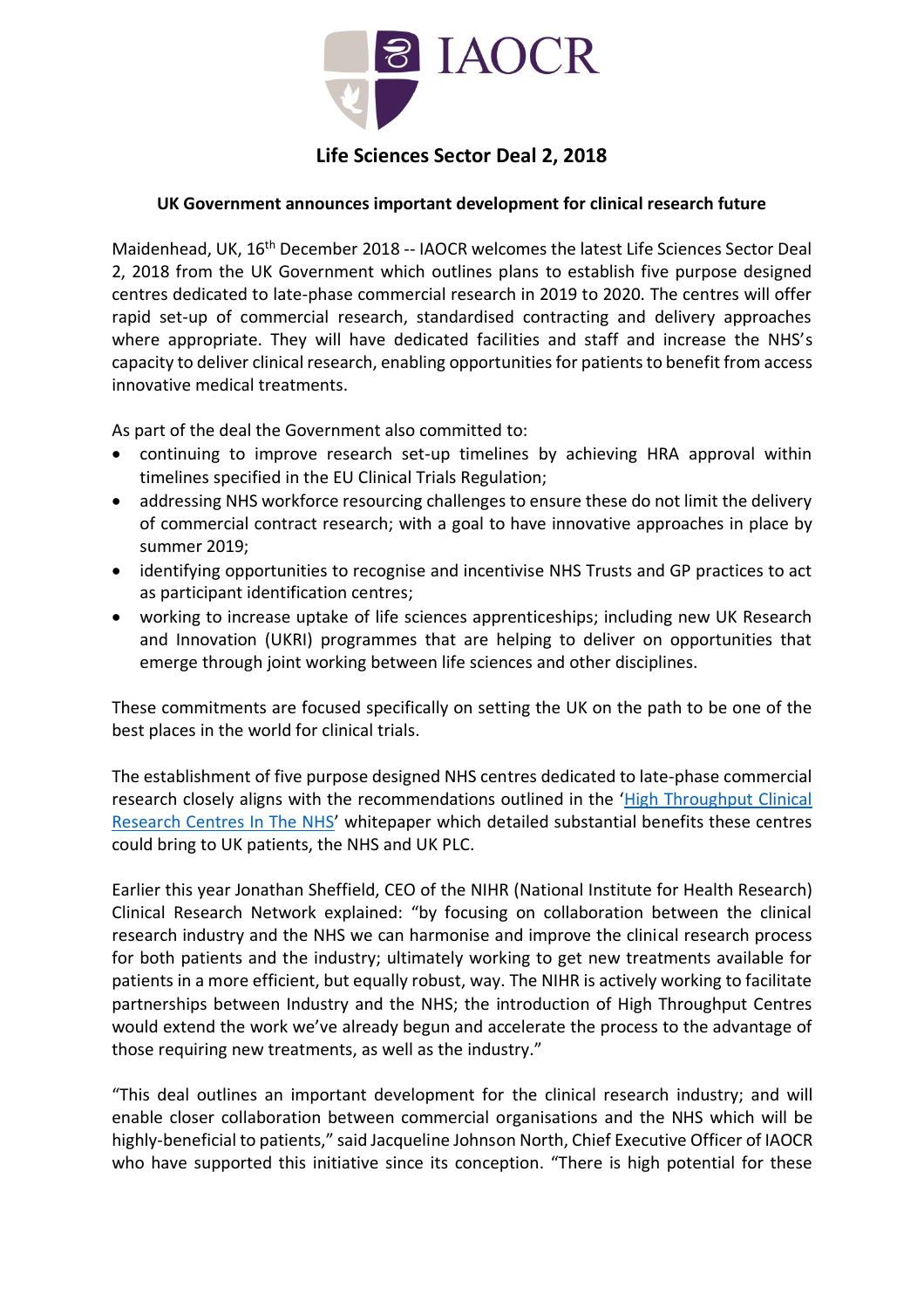

purpose-designed centres to become the global benchmark for clinical trial centres and play a significant role in positioning the UK as one of the best environments in the world for innovative medical research."

IAOCR is committed to driving advancements in the global clinical research sector by facilitating collaborative thought leadership and helping organisations and the industry as a whole embed changes.

The sector deal outlines the opportunities for the UK clinical research industry but also acknowledges the potential global impact these centres can have by enabling the research community to access advice to support innovative trial design. The Clinical Research Working Group will continue its partnership between industry and Government with plans to make it easier for researchers to identify opportunities for collaboration. It will also strive to secure the MHRA's early engagement in the process allowing exploratory discussions to take place as well as a scientific advice service providing guidance on a specific question relating to a product or study.

Angela O'Connell, IAOCR's Chief Strategy and Innovation Officer, said: "Purpose designed clinical trials centres are just one element of the overall equation. Availability of new technologies have created the possibility to redesign the way in which clinical trials are conducted to be faster, better, smarter. In 2019, IAOCR will facilitate global, cross-sector collaboration to ensure we have a future-proof industry that maximises benefits for patients."

The 2018 Deal signifies an important step for the UKs future in clinical research. For more on the full dea[l click here.](https://www.gov.uk/government/publications/life-sciences-sector-deal/life-sciences-sector-deal-2-2018)

To learn more about IAOCR please visit [www.IAOCR.com](http://www.iaocr.com/) or call:

- International: +44 1628 784906
- US Toll Free: +1 855 407 6679
- UK: 01628 784906

For further press information please contact: Jen Husdan on [pr@iaocr.com](mailto:pr@iaocr.com)

###

### **Notes to editors**

#### **About NIHR**

The National Institute for Health Research (NIHR): improving the health and wealth of the nation through research.

Established by the Department of Health and Social Care, the NIHR:

- funds high quality research to improve health
- trains and supports health researchers